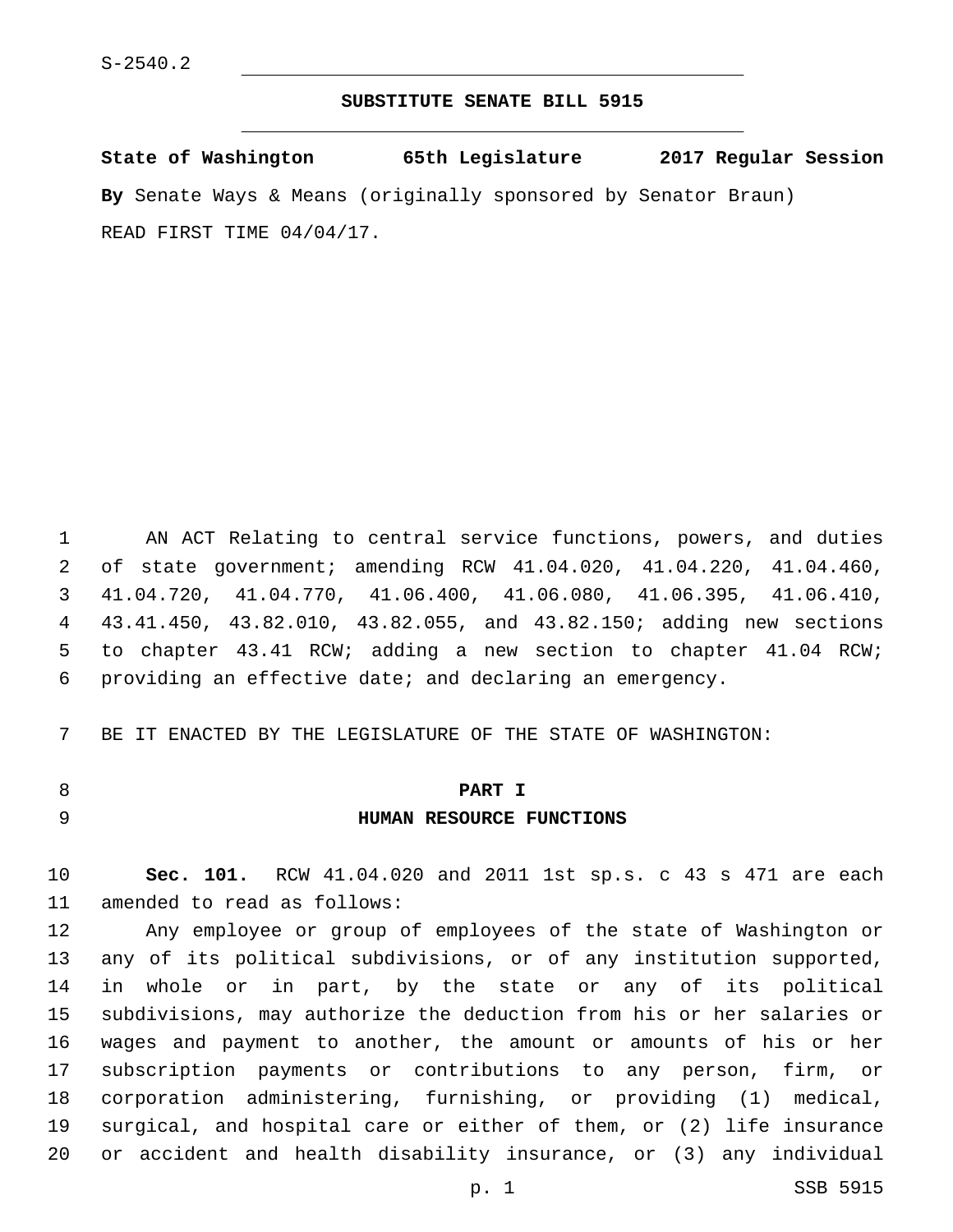retirement account selected by the employee or the employee's spouse established under applicable state or federal law: PROVIDED, That such authorization by said employee or group of employees, shall be first approved by the head of the department, division office or institution of the state or any political subdivision thereof, employing such person or group of persons, and filed with the ((department of enterprise services)) office of financial management; or in the case of political subdivisions of the state of Washington, with the auditor of such political subdivision or the person authorized by law to draw warrants against the funds of said 11 political subdivision.

 **Sec. 102.** RCW 41.04.220 and 2015 c 225 s 52 are each amended to 13 read as follows:

14 Any governmental entity other than state agencies( $(\tau)$ ) may use 15 the services of the ((department of enterprise services)) office of 16 financial management upon the approval of the director( $(\tau)$ ) in procuring health benefit programs as provided by RCW 41.04.180, 18 28A.400.350, and 28B.10.660: PROVIDED, That the ((department of 19 enterprise services)) office of financial management may charge for the administrative cost incurred in the procuring of such services.

 **Sec. 103.** RCW 41.04.460 and 2011 1st sp.s. c 43 s 472 are each 22 amended to read as follows:

23 The ((department of enterprise services)) office of financial management, through the combined benefits communication project, shall prepare information encouraging individual financial planning for retirement and describing the potential consequences of early retirement, including members' assumption of health insurance costs, members' receipt of reduced retirement benefits, and the increased period of time before members will become eligible for cost-of-living adjustments. The department of retirement systems shall distribute the information to members who are eligible to retire under the provisions of chapter 234, Laws of 1992. Prior to retiring, such members who elect to retire shall sign a statement acknowledging their receipt and understanding of the information.

 **Sec. 104.** RCW 41.04.720 and 2011 1st sp.s. c 43 s 439 are each 36 amended to read as follows: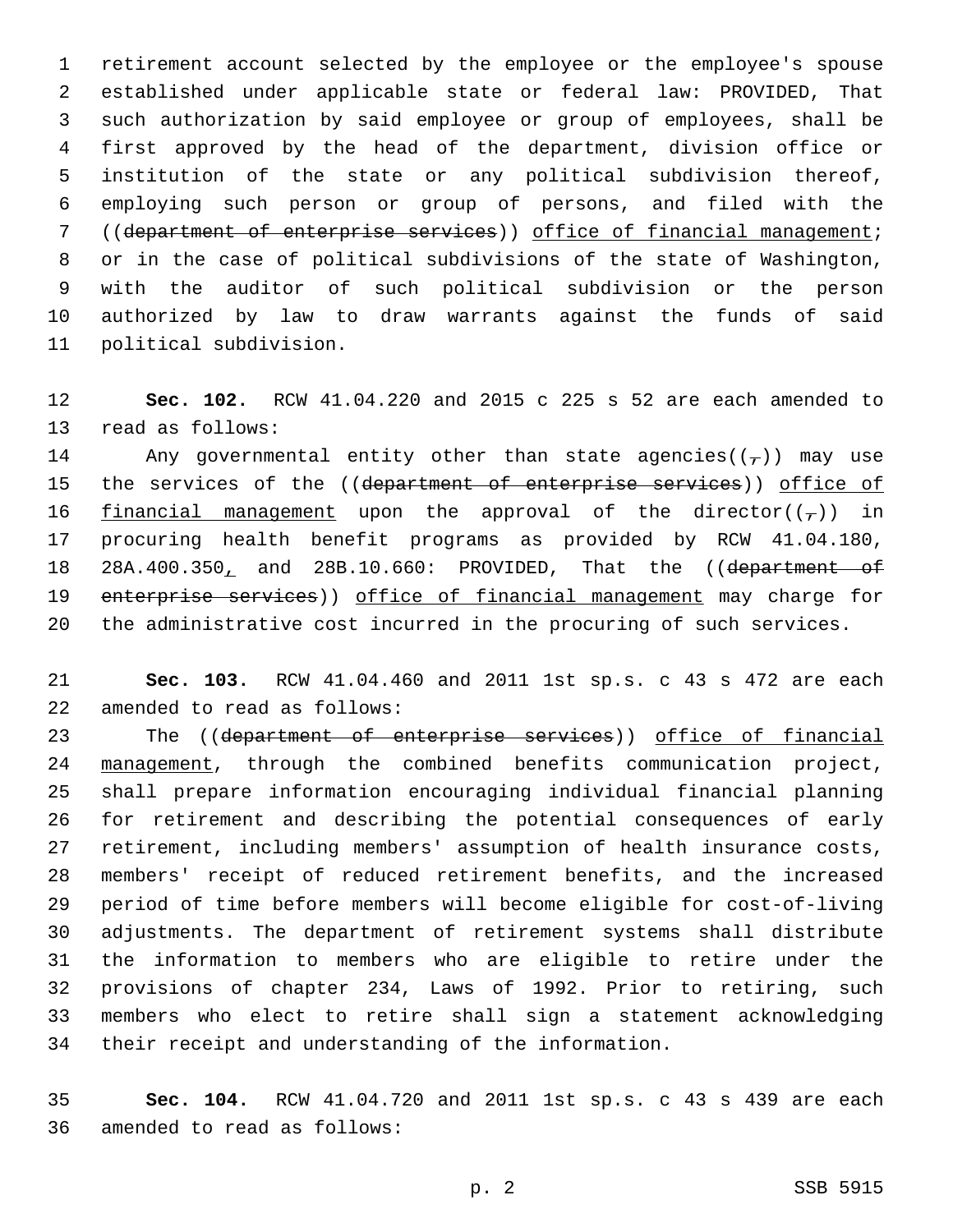1 The director of ((enterprise services)) the office of financial 2 management shall:

 (1) Administer the state employee assistance program to assist employees who have personal problems that adversely affect their job 5 performance or have the potential of doing so;

(2) Develop policies, procedures, and activities for the program;

 (3) Encourage and promote the voluntary use of the employee assistance program by increasing employee awareness and disseminating 9 educational materials;

 (4) Provide technical assistance and training to agencies on how 11 to use the employee assistance program;

 (5) Assist and encourage supervisors to identify and refer employees with problems that impair their performance by incorporating proper use of the program in management training, management performance criteria, ongoing communication with agencies, 16 and other appropriate means;

 (6) Offer substance abuse prevention and awareness activities to be provided through the employee assistance program and the state 19 employee wellness program;

 (7) Monitor and evaluate the effectiveness of the program, including the collection, analysis, and publication of relevant 22 statistical information; and

 (8) Consult with state agencies, institutions of higher education, and employee organizations in carrying out the purposes of 25 RCW 41.04.700 through 41.04.730.

 **Sec. 105.** RCW 41.04.770 and 2011 1st sp.s. c 43 s 440 are each 27 amended to read as follows:

28 The department of social and health services and the ((department 29 of enterprise services)) office of financial management shall, after consultation with supported employment provider associations and other interested parties, encourage, educate, and assist state agencies in implementing supported employment programs. The ((department of enterprise services)) office of financial management shall provide human resources technical assistance to agencies implementing supported employment programs.35

 **Sec. 106.** RCW 41.06.400 and 2011 1st sp.s. c 43 s 423 are each 37 amended to read as follows: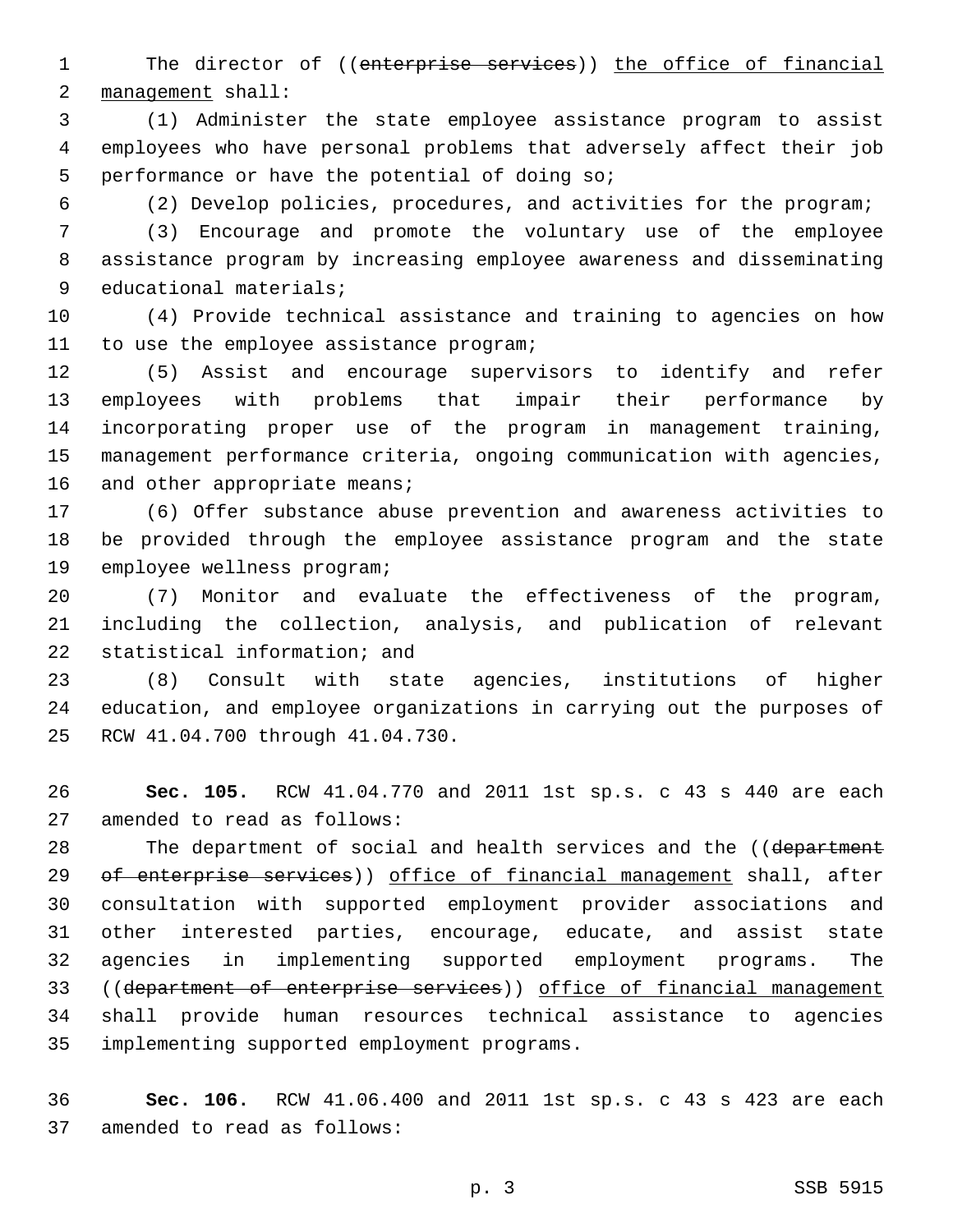(1) In addition to other powers and duties specified in this 2 chapter, ((the department of enterprise services in consultation 3 with)) the office of financial management shall:

 (a) By rule, prescribe the purpose and minimum standards for training and career development programs and, in so doing, regularly consult with and consider the needs of individual agencies and 7 employees;

 (b) Provide training and career development programs which may be conducted more efficiently and economically on an interagency basis;

 (c) Promote interagency sharing of resources for training and 11 career development;

 (d) Monitor and review the impact of training and career development programs to ensure that the responsibilities of the state to provide equal employment opportunities are diligently carried out.

 (2) At an agency's request, the department of enterprise services may provide training and career development programs for an agency's internal use which may be conducted more efficiently and economically 18 by the department of enterprise services.

 **Sec. 107.** RCW 41.06.080 and 2011 1st sp.s. c 43 s 403 are each 20 amended to read as follows:

 Notwithstanding the provisions of this chapter, the office of 22 financial management ((and the department of enterprise services)) may make their human resource services available on request, on a 24 reimbursable basis, to:

 (1) Either the legislative or the judicial branch of the state 26 qovernment;

 (2) Any county, city, town, or other municipal subdivision of the 28 state;

(3) The institutions of higher learning;

(4) Any agency, class, or position set forth in RCW 41.06.070.

 **Sec. 108.** RCW 41.06.395 and 2011 1st sp.s. c 43 s 422 are each 32 amended to read as follows:

 The director shall adopt rules establishing guidelines for policies, procedures, and mandatory training programs on sexual harassment for state employees to be adopted by state agencies. The ((department of enterprise services)) office of financial management shall establish reporting requirements for state agencies on 38 compliance with RCW 43.01.135.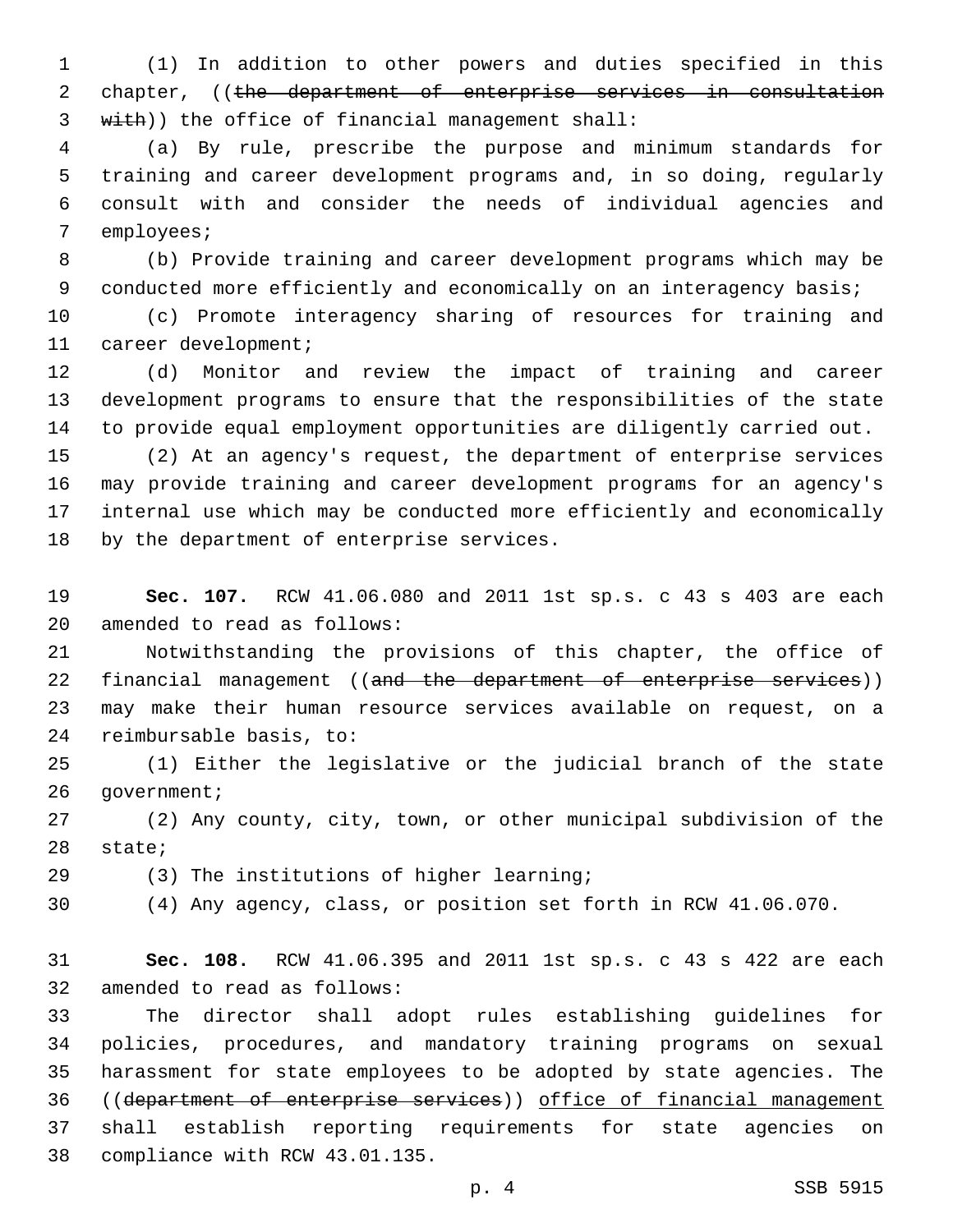**Sec. 109.** RCW 41.06.410 and 2011 1st sp.s. c 43 s 424 are each 2 amended to read as follows:

Each agency subject to the provisions of this chapter shall:

 (1) Prepare an employee training and career development plan which shall at least meet minimum standards established by the ((department of enterprise services)) office of financial management;

 (2) Provide for training and career development for its employees 8 in accordance with the agency plan;

 (3) Budget for training and career development in accordance with 10 procedures of the office of financial management.

 **Sec. 110.** RCW 43.41.450 and 2016 sp.s. c 36 s 927 are each 12 amended to read as follows:

 The office of financial management central service account is created in the state treasury. The account is to be used by the office as a revolving fund for the payment of salaries, wages, and other costs required for the operation and maintenance of statewide 17 budgeting, accounting, forecasting, policy, and other functions and activities in the office. All receipts from agency fees and charges for services collected from public agencies must be deposited into the account. The director shall fix the terms and charges to agencies based on each agency's share of the office statewide cost allocation plan for federal funds. Moneys in the account may be spent only after 23 appropriation.

#### **PART II**

#### **IT FUNCTIONS**

 NEW SECTION. **Sec. 201.** A new section is added to chapter 43.41 27 RCW to read as follows:

 (1) The information technology investment account is created in the custody of the state treasurer. All receipts from legislative appropriations and transfers must be deposited into the account. Only the director of financial management or the director's designee may authorize expenditures from the account. The account is subject to allotment procedures under chapter 43.88 RCW, but an appropriation is 34 not required for expenditures.

 (2) Funds in the account are provided solely for the information technology projects as provided in the omnibus appropriations act.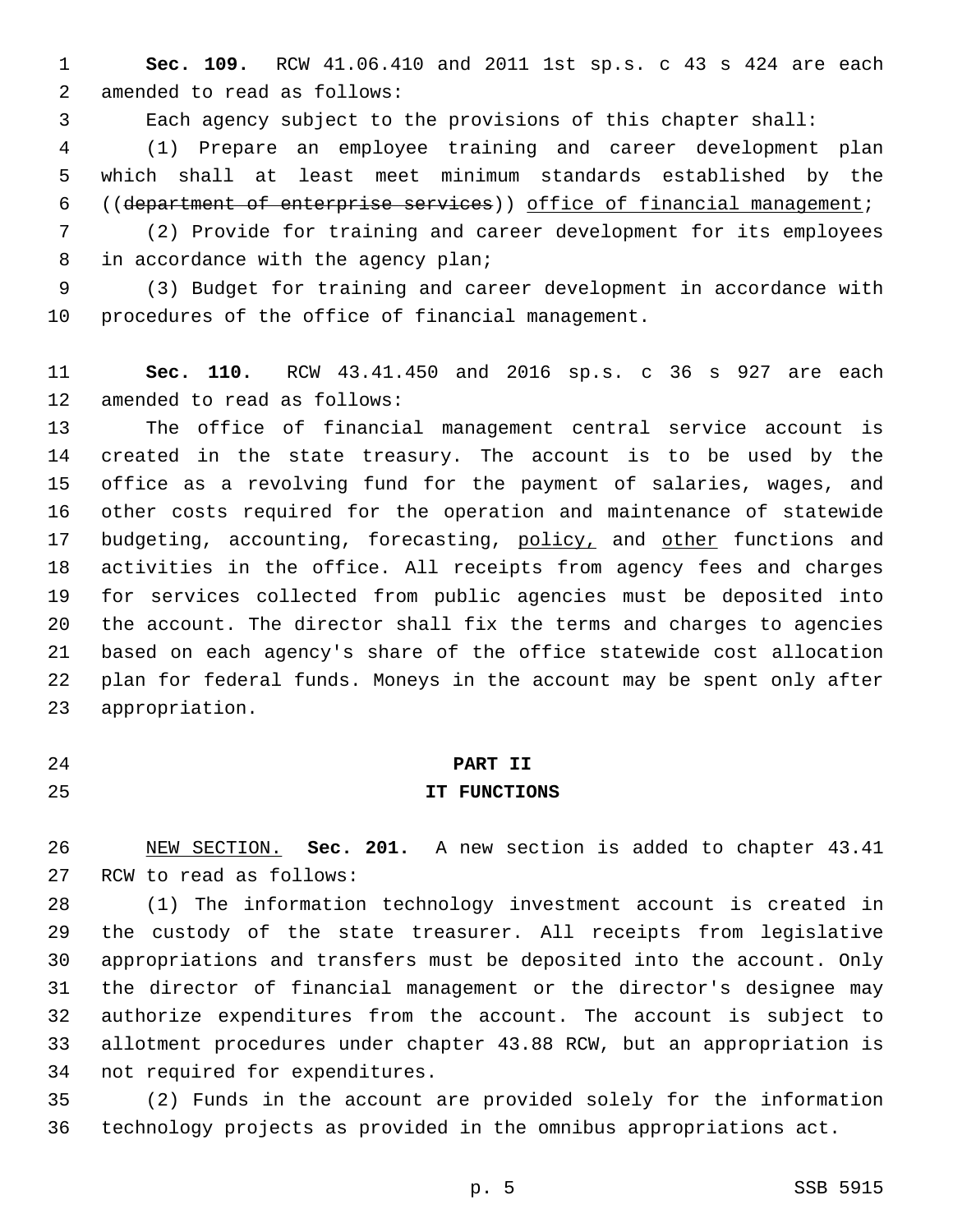(3) Agencies may apply to the office of financial management to receive funds from the information technology investment account. Preference must be given to projects that utilize commercial off-the-shelf or software as a service technology solution.

 (4) Allocations and allotments may be made only during discrete stages of projects, which at a minimum must include a planning stage, procurement stage, and implementation and integration stage. At least fourteen days prior to an allocation or allotment of funds to an agency, the office of financial management, jointly with the office of the chief information officer, must deliver to the legislative fiscal committees the following information for each project 12 receiving an allocation from the account:

 (a) A technology budget using a method similar to the state capital budget, identifying project costs, funding sources, and anticipated deliverables through each stage of the investment and across fiscal periods and biennia from project initiation to implementation. If the project affects more than one agency, a 18 technology budget must be prepared for each agency;

(b) The technology implementation plan that includes:

 (i) An organizational chart of the project management team that identifies team members and their roles and responsibilities;

 (ii) The office of the chief information officer staff assigned 23 to the project;

 (iii) An implementation schedule covering activities, critical milestones, and deliverables at each stage of the project for the 26 life of the project at each agency affected by the project; and

 (iv) Performance measures used to determine that the project is on time, within budget, and meeting expectations for quality of work 29 product;

 (c) A letter from the office of the chief information officer 31 certifying that:

 (i) The project is consistent with the state's enterprise architecture and other policies developed by the office of the chief 34 information officer;

 (ii) The agency has the organizational capacity, preparedness, and leadership to implement the project successfully;

 (iii) The agency has adequately assessed and minimized the risks 38 inherent with the project;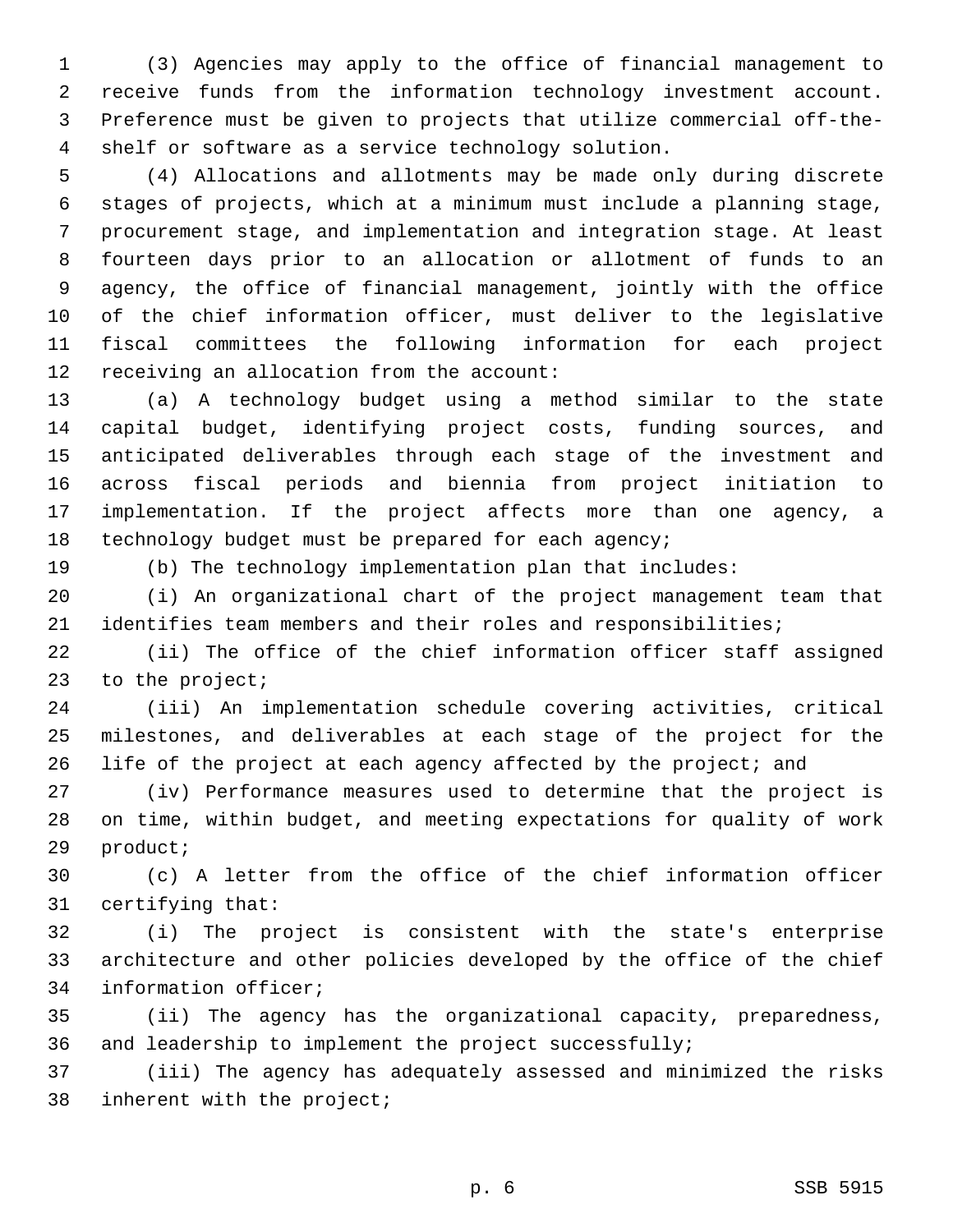(iv) The project has the management, staffing, and oversight resources needed for the cost, complexity, and risks associated with 3 the project;

 (v) The project has implementation schedules and performance measures for timeliness, deliverables, quality, and budget;

 (vi) The agency has an adequate risk management plan that also enables the office of the chief information officer to assess, intervene, and take necessary action when performance measures are 9 not being met; and

 (vii) For any investment that does not use commercial off-the- shelf or software as a service technology solution, the proposed project represents the best business solution and should not be 13 delayed.

 (5) For any project that exceeds two million dollars in total funds to complete, requires more than one biennium to complete, or is financed through financial contracts, bonds, or other indebtedness:

 (a) Quality assurance for the project must report independently 18 to the office of the chief information officer;

 (b) The office of the chief information officer must review and, if necessary, revise the proposed project to ensure it is flexible 21 and adaptable to advances in technology;

 (c) The technology budget must specifically identify the uses of any financing proceeds. No more than thirty percent of the financing proceeds may be used for payroll-related costs for state employees assigned to project management, installation, testing, or training;

 (d) The agency must consult with the office of the state treasurer during the competitive procurement process to evaluate early in the process whether products and services to be solicited 29 and the responsive bids from a solicitation may be financed; and

 (e) The agency must consult with the contracting division of the department of enterprise services for a review of all contracts and agreements related to the project's information technology 33 procurements.

 (6) The office of the chief information officer may suspend or terminate a project at any time if the office of the chief information officer determines that the project is not meeting or is not expected to meet anticipated performance measures. Once suspension or termination occurs, the agency shall not make additional expenditures on the project without approval of the state chief information officer. If a project is terminated, the office of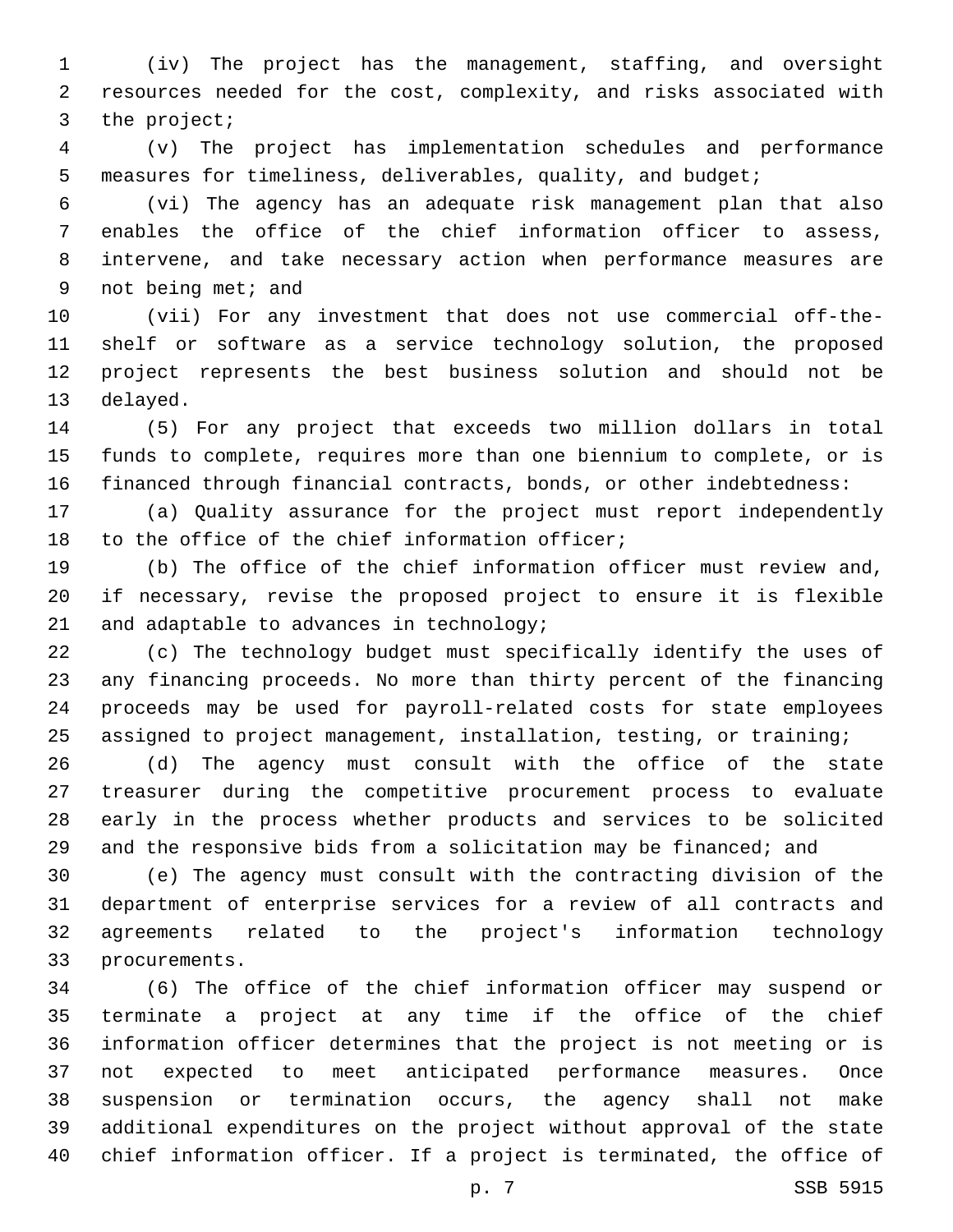financial management must terminate the agency's allocation from the information technology investment account and the agency shall return any remaining funds to the account to be reallocated to other 4 projects by the office of financial management.

 (7) Any cost to administer, oversee, or implement a project must be paid from the information technology investment account.

#### **PART III**

#### **REAL ESTATE FUNCTIONS**

 **Sec. 301.** RCW 43.82.010 and 2015 c 99 s 1 are each amended to 10 read as follows:

 (1) The director of enterprise services, on behalf of the agency involved and after consultation with the office of financial management, shall purchase, lease, lease purchase, rent, or otherwise acquire all real estate, improved or unimproved, as may be required by elected state officials, institutions, departments, commissions, boards, and other state agencies, or federal agencies where joint state and federal activities are undertaken and may grant easements and transfer, exchange, sell, lease, or sublease all or part of any surplus real estate for those state agencies which do not otherwise have the specific authority to dispose of real estate. This section does not transfer financial liability for the acquired property to 22 the department of enterprise services.

 (2) Except for real estate occupied by federal agencies, the director shall determine the location, size, and design of any real estate or improvements thereon acquired or held pursuant to 26 subsection (1) of this section. ((Facilities acquired or held pursuant to this chapter, and any improvements thereon, shall conform 28 to standards adopted by the director and approved by the office of financial management governing facility efficiency unless a specific exemption from such standards is provided by the director of enterprise services. The director of enterprise services shall report to the office of financial management and the appropriate committees of the legislature annually on any exemptions granted pursuant to this subsection.))

 (3) Except for leases permitted under subsection (4) of this section, the director of enterprise services may fix the terms and conditions of each lease entered into under this chapter, except that no lease shall extend greater than twenty years in duration. The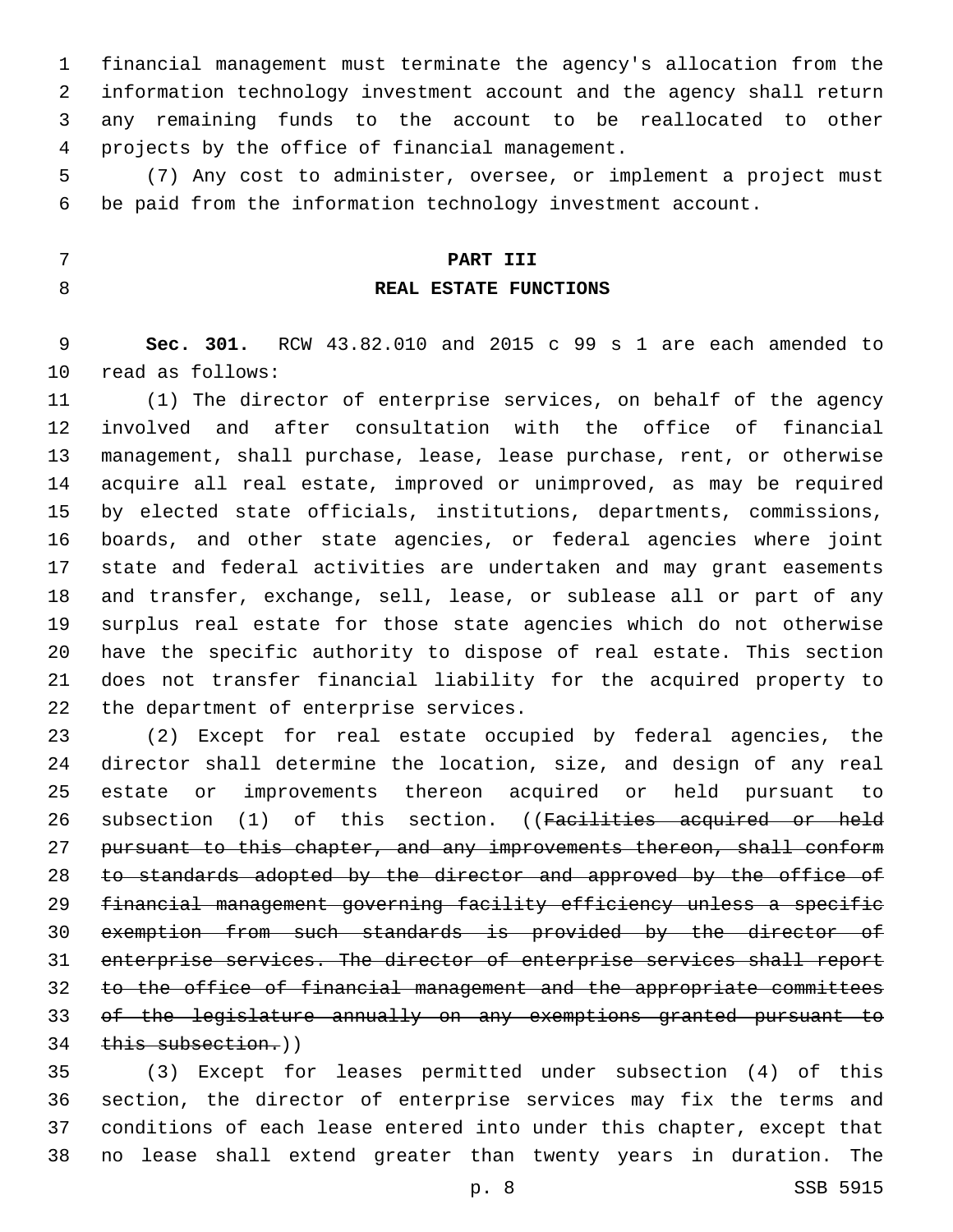director of enterprise services may enter into a long-term lease greater than ten years in duration upon a determination by the director of the office of financial management that the long-term lease provides a more favorable rate than would otherwise be available, it appears to a substantial certainty that the facility is necessary for use by the state for the full length of the lease term, and the facility meets the standards adopted pursuant to subsection (2) of this section. The director of enterprise services may enter into a long-term lease greater than ten years in duration if an analysis shows that the life-cycle cost of leasing the facility is less than the life-cycle cost of purchasing or constructing a 12 facility in lieu of leasing the facility.

 (4) The director of enterprise services may fix the terms of leases for property under the department of enterprise services' control at the former Northern State Hospital site for up to sixty 16 years.

 (5) Except as permitted under chapter 39.94 RCW, no lease for or on behalf of any state agency may be used or referred to as collateral or security for the payment of securities offered for sale through a public offering. Except as permitted under chapter 39.94 RCW, no lease for or on behalf of any state agency may be used or referred to as collateral or security for the payment of securities offered for sale through a private placement without the prior written approval of the state treasurer. However, this limitation shall not prevent a lessor from assigning or encumbering its interest in a lease as security for the repayment of a promissory note provided that the transaction would otherwise be an exempt transaction under RCW 21.20.320. The state treasurer shall adopt rules that establish the criteria under which any such approval may be granted. In establishing such criteria the state treasurer shall give primary consideration to the protection of the state's credit rating and the integrity of the state's debt management program. If it appears to the state treasurer that any lease has been used or referred to in violation of this subsection or rules adopted under this subsection, then he or she may recommend that the governor cause such lease to be terminated. The department of enterprise services shall promptly notify the state treasurer whenever it may appear to the department that any lease has been used or referred to in violation of this subsection or rules adopted under this subsection.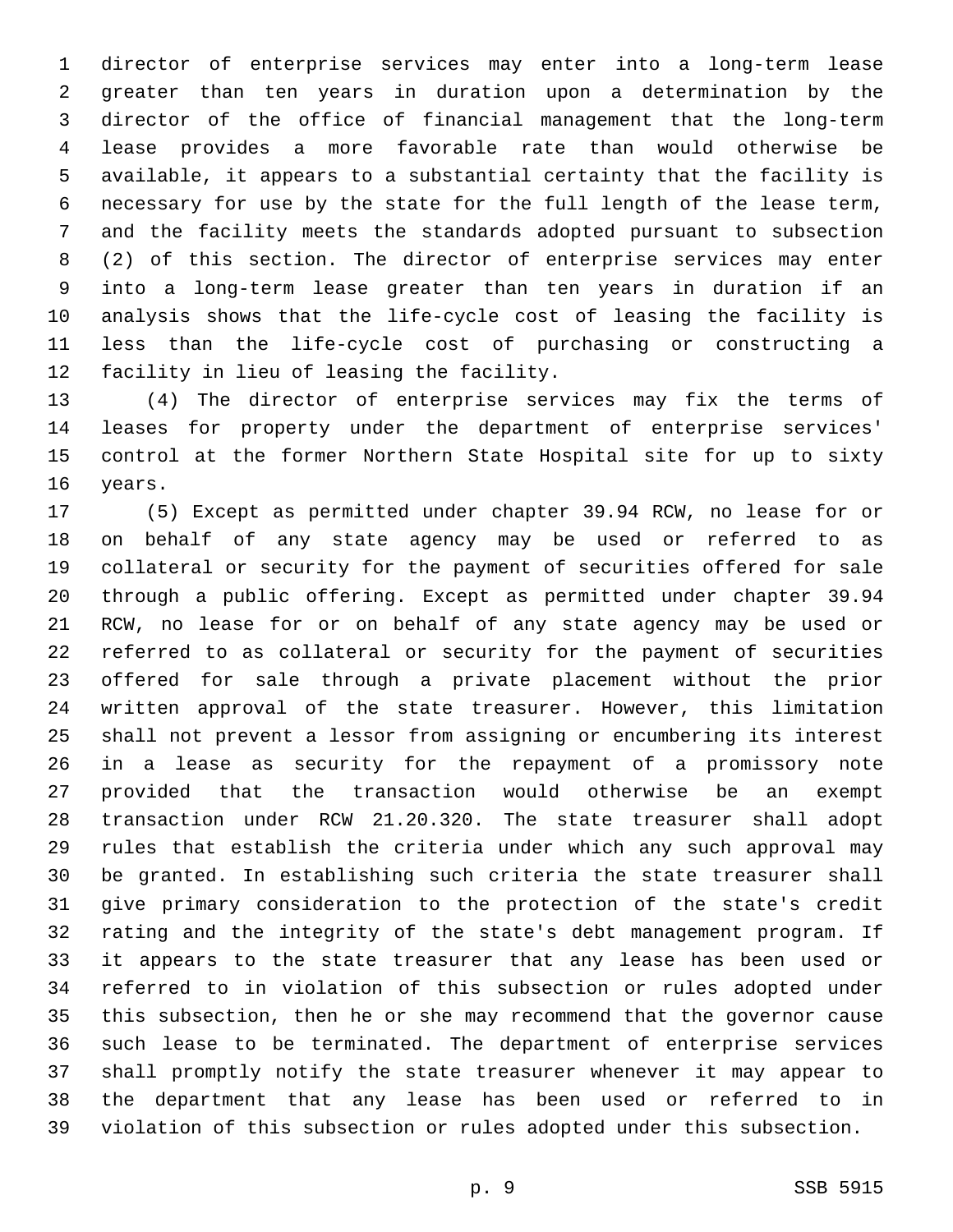(6) It is the policy of the state to encourage the colocation and consolidation of state services into single or adjacent facilities, whenever appropriate, to improve public service delivery, minimize duplication of facilities, increase efficiency of operations, and 5 promote sound growth management planning.

 (7) ((The director of enterprise services shall provide coordinated long-range planning services to identify and evaluate opportunities for colocating and consolidating state facilities. Upon 9 the renewal of any lease, the inception of a new lease, or the 10 purchase of a facility, the director of enterprise services shall determine whether an opportunity exists for colocating the agency or 12 agencies in a single facility with other agencies located in the same 13 geographic area. If a colocation opportunity exists, the director of 14 enterprise services shall consult with the affected state agencies and the office of financial management to evaluate the impact 16 colocation would have on the cost and delivery of agency programs, including whether program delivery would be enhanced due to the centralization of services. The director of enterprise services, in consultation with the office of financial management, shall develop procedures for implementing colocation and consolidation of state 21 facilities.

 $(8)$ )) The director of enterprise services is authorized to purchase, lease, rent, or otherwise acquire improved or unimproved real estate as owner or lessee and to lease or sublet all or a part of such real estate to state or federal agencies. The director of enterprise services shall charge each using agency its proportionate rental which shall include an amount sufficient to pay all costs, including, but not limited to, those for utilities, janitorial and 29 accounting services, and sufficient to provide for contingencies; which shall not exceed five percent of the average annual rental, to meet unforeseen expenses incident to management of the real estate.

 ( $(\frac{49}{})$ )  $(8)$  If the director of enterprise services determines that it is necessary or advisable to undertake any work, construction, alteration, repair, or improvement on any real estate 35 acquired pursuant to subsection (1) or  $((+8+))$  (7) of this section, the director shall cause plans and specifications thereof and an estimate of the cost of such work to be made and filed in his or her office and the state agency benefiting thereby is hereby authorized to pay for such work out of any available funds: PROVIDED, That the cost of executing such work shall not exceed the sum of twenty-five

p. 10 SSB 5915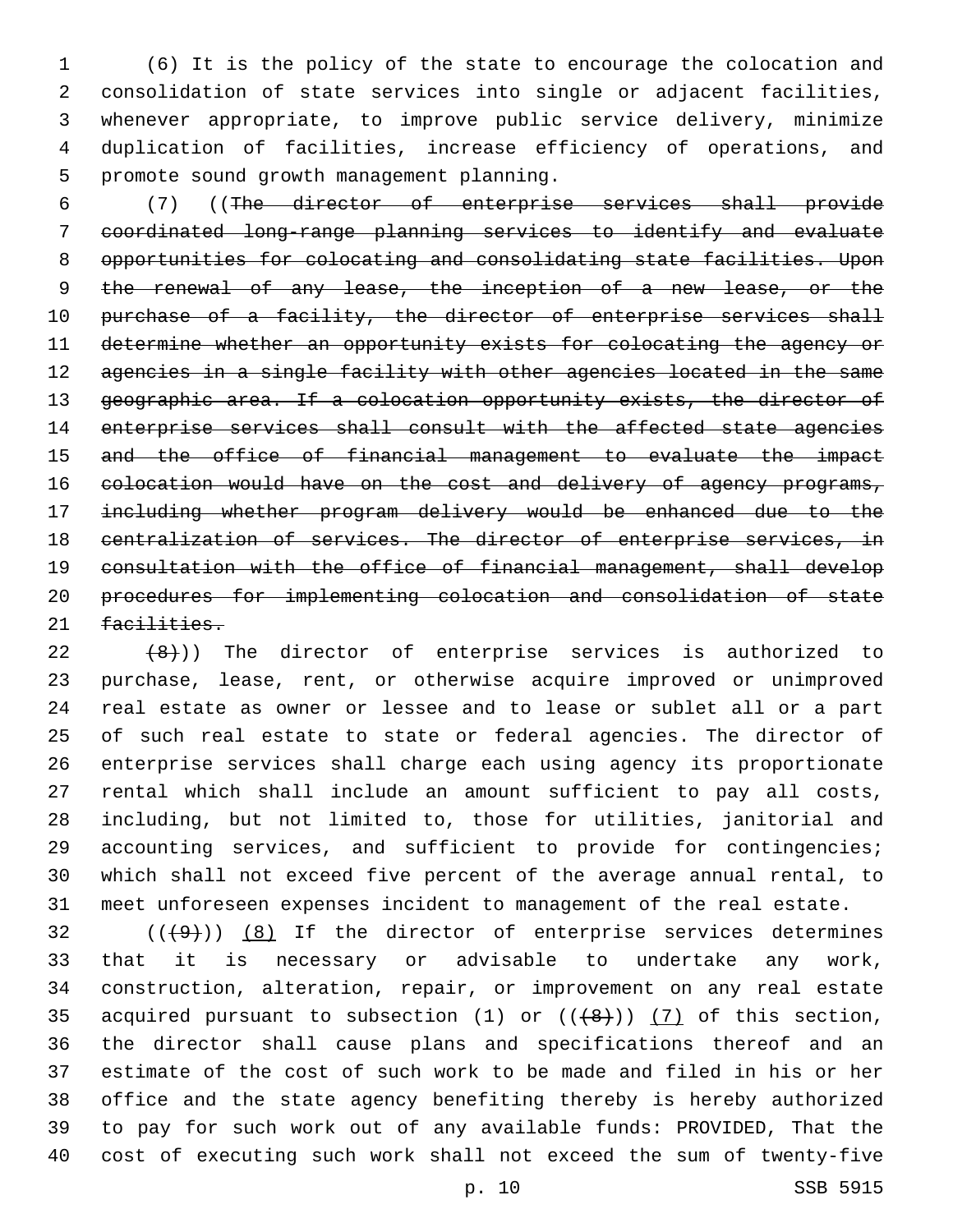thousand dollars. Work, construction, alteration, repair, or improvement in excess of twenty-five thousand dollars, other than that done by the owner of the property if other than the state, shall be performed in accordance with the public works law of this state.

 $((+10))$  (9) In order to obtain maximum utilization of space, the ((director of enterprise services)) office of financial management shall make space utilization studies, and shall establish standards for use of space by state agencies. Such studies shall include the identification of opportunities for colocation and consolidation of 10 state agency office and support facilities.

11 (((41))) (10) The director of enterprise services may construct new buildings on, or improve existing facilities, and furnish and equip, all real estate under his or her management. Prior to the construction of new buildings or major improvements to existing facilities or acquisition of facilities using a lease purchase contract, the director of enterprise services shall conduct an evaluation of the facility design and budget using life-cycle cost analysis, value-engineering, and other techniques to maximize the long-term effectiveness and efficiency of the facility or 20 improvement.

 $(1)$   $(12)$ )  $(11)$  All conveyances and contracts to purchase, lease, rent, transfer, exchange, or sell real estate and to grant and accept easements shall be approved as to form by the attorney general, signed by the director of enterprise services or the director's designee, and recorded with the county auditor of the county in which 26 the property is located.

27 (((413))) (12) The director of enterprise services may delegate any or all of the functions specified in this section to any agency upon such terms and conditions as the director deems advisable. By January 1st of each year, beginning January 1, 2008, the department shall submit an annual report to the office of financial management and the appropriate committees of the legislature on all delegated 33 leases.

 (( $(144)$ )) (13) This section does not apply to the acquisition of 35 real estate by:

 (a) The state college and universities for research or 37 experimental purposes;

 (b) ((The state liquor control board for liquor stores and 39 warehouses;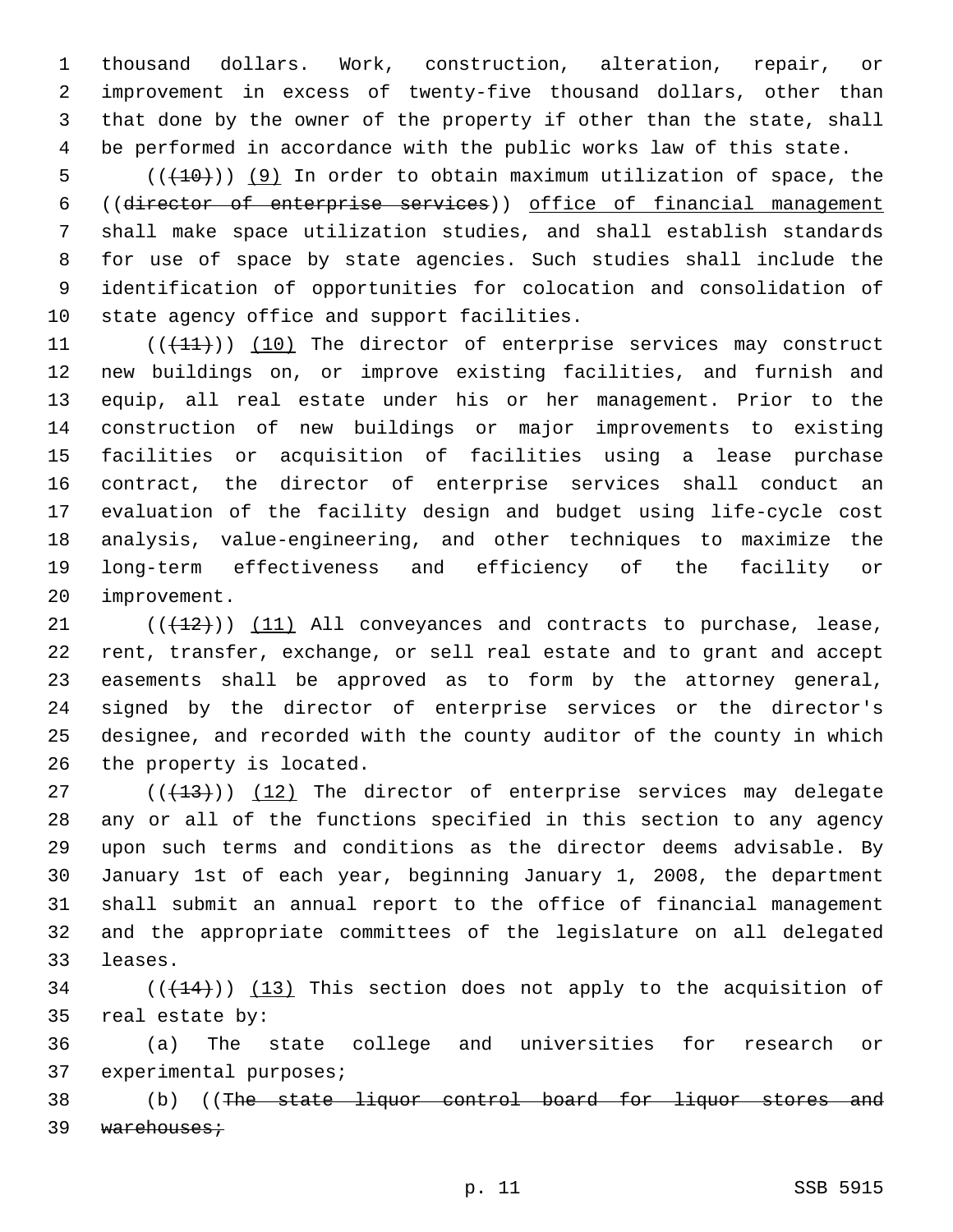$(e+)$ ) The department of natural resources, the department of fish and wildlife, the department of transportation, and the state parks and recreation commission for purposes other than the leasing of offices, warehouses, and real estate for similar purposes; and

 $((\{d\}))(c)$  The department of commerce for community college health career training programs, offices for the department of commerce or other appropriate state agencies, and other nonprofit community uses, including community meeting and training facilities, where the real estate is acquired during the 2013-2015 fiscal 10 biennium.

11 (((15))) (14) Notwithstanding any provision in this chapter to the contrary, the department of enterprise services may negotiate ground leases for public lands on which property is to be acquired under a financing contract pursuant to chapter 39.94 RCW under terms 15 approved by the state finance committee.

16 (( $(16)$ )) (15) The department of enterprise services shall report annually to the office of financial management and the appropriate fiscal committees of the legislature on facility leases executed for all state agencies for the preceding year, lease terms, and annual lease costs. The report must include leases executed under RCW 21 43.82.045 and subsection  $((+13))$   $(12)$  of this section.

 **Sec. 302.** RCW 43.82.055 and 2015 3rd sp.s. c 1 s 301 are each 23 amended to read as follows:

24 The office of financial management shall:

 (1) Work with the department of enterprise services and all other state agencies to determine the long-term facility needs of state 27 government;

 (2) Develop and submit a six-year facility plan to the legislature by January 1st of every odd-numbered year that includes state agency space requirements and other pertinent data necessary for cost-effective facility planning. The department of enterprise services shall assist with this effort as required by the office of 33 financial management; ((and))

 (3) Establish and enforce policies and workplace strategies that 35 promote the efficient use of state facilities; and

 (4) Evaluate opportunities for colocating and consolidating state 37 facilities in the same geographic area. This includes evaluating the impact colocation would have on the cost and delivery of agency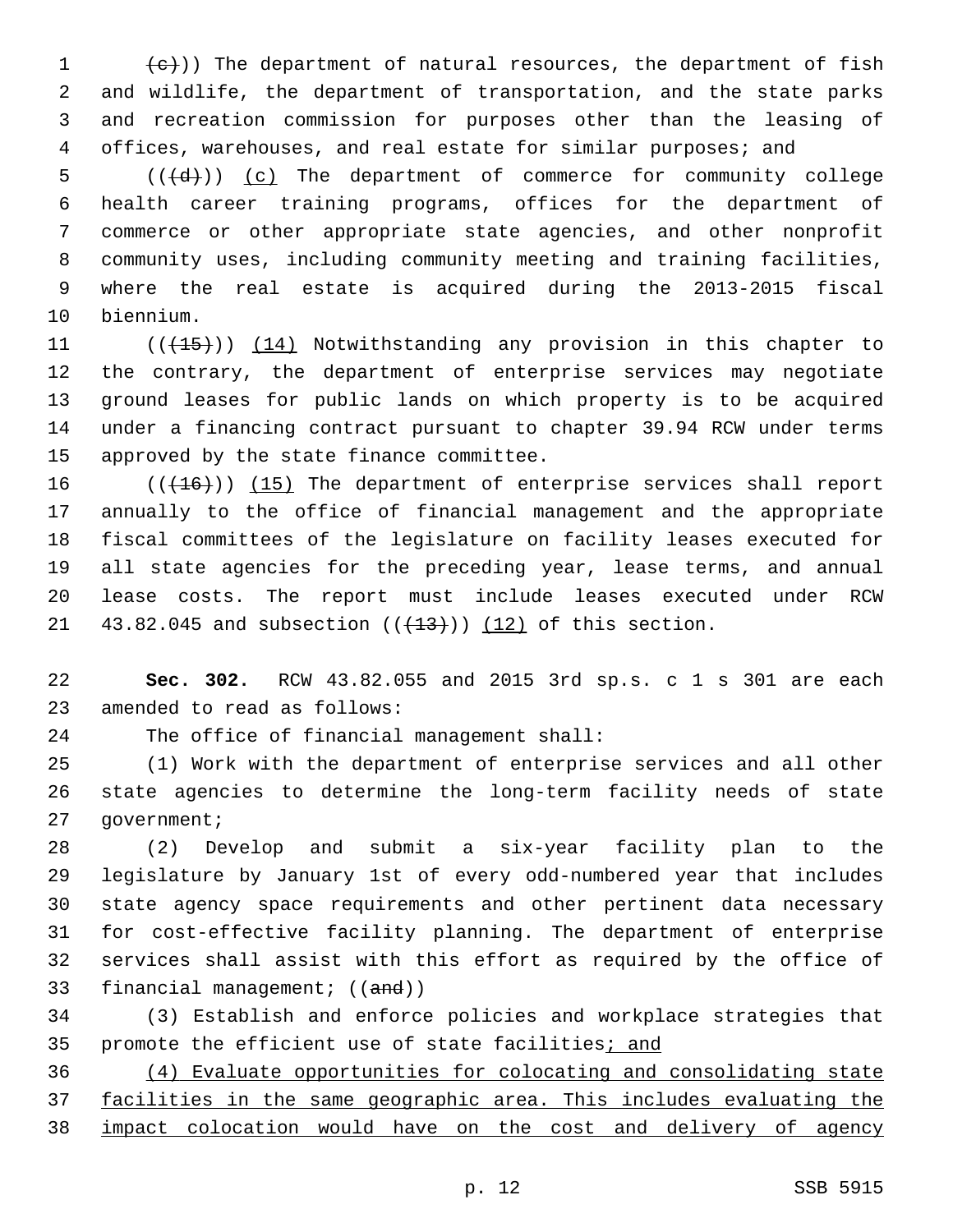programs, including whether program delivery would be enhanced due to

2 the centralization of services.

 **Sec. 303.** RCW 43.82.150 and 2015 3rd sp.s. c 1 s 302 are each 4 amended to read as follows:

 (1) The office of financial management shall develop and maintain an inventory system to account for all facilities owned or leased by state government. At a minimum, the inventory system must include the facility owner, location, type, condition, use data, and size of each facility. In addition, for owned facilities, the inventory system must include the date and cost of original construction and the cost of any major remodeling or renovation. The inventory must be updated by all agencies, departments, boards, commissions, and institutions by June 30th of each year. The office of financial management shall publish a report summarizing information contained in the inventory system for each agency by October 1st of each year, beginning in 2010 and shall submit this report to the appropriate fiscal committees of 17 the legislature.

 (2) The inventory required under this subsection must be submitted in a standard format prescribed by the office of financial 20 management.

(3) Agencies must report space use data for office facilities.

22 (4) For the purposes of this section, "facilities" means buildings and other structures with walls and a roof. "Facilities" does not mean roads, bridges, parking areas, utility systems, and 25 other similar improvements to real property.

# **PART IV**

## **CONTRACTING FUNCTIONS**

 NEW SECTION. **Sec. 401.** A new section is added to chapter 41.04 29 RCW to read as follows:

 (1) All current and prospective employees of and contractors with the state of Washington who are or may be authorized by the agency for which he or she is employed to access federal tax information are required to have a criminal history record check through the Washington state patrol criminal identification system and through the federal bureau of investigation. The record check must include a fingerprint check using a complete Washington state criminal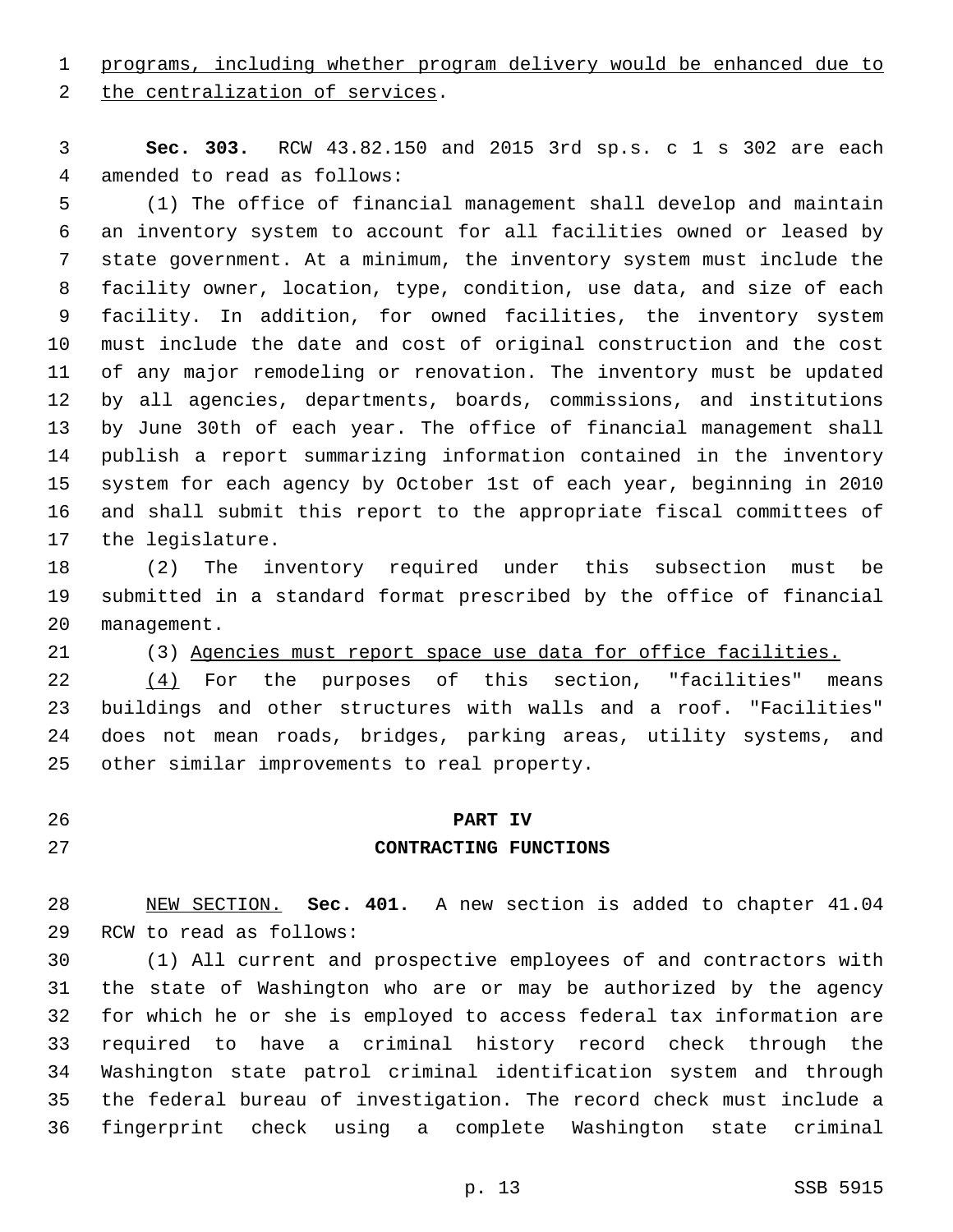identification fingerprint card, which must be forwarded by the state 2 patrol to the federal bureau of investigation.

 (2) Agencies must establish background investigation policies applicable to current and prospective employees and contractors subject to subsection (1) of this section. Agency background investigation policies must also satisfy any specific background investigation standards established by the internal revenue service. The office of financial management shall create a model background 9 investigation policy.

 (3) The cost of the background investigation for current and prospective employees shall be paid by the agency. The agency may charge contractors the cost of the background investigation.

 (4) Information received by the employing agency pursuant to this section may be used only for the purposes of making, supporting, or defending decisions regarding the appointment, hiring, or retention of persons, or for complying with any requirements from the internal revenue service. Further dissemination or use of the information is prohibited, notwithstanding any other provision of law.

 (5) The office of financial management may adopt rules to 20 implement this section.

 NEW SECTION. **Sec. 402.** A new section is added to chapter 43.41 22 RCW to read as follows:

 (1) The office must develop a state agency contract oversight and management program. The program will have the following duties and 25 powers:

 (a) To conduct, assist, or oversee large, complex, or 27 legislatively directed procurements; and

 (b) To conduct compliance reviews, including but not limited to reviewing performance and fiscal compliance, of state agency contract 30 management activities.

 (2) The office's activities under subsection (1)(b) of this section are intended to supplement, and not supplant, the contract management activities of the department of enterprise services and includes, but is not limited to:34

 (a) Reviewing standard contracts or contract terms used by state 36 agencies;

 (b) Assisting state agencies with the implementation of performance-based contracts such as developing performance measures and outcomes and contract techniques to incentivize performance;

p. 14 SSB 5915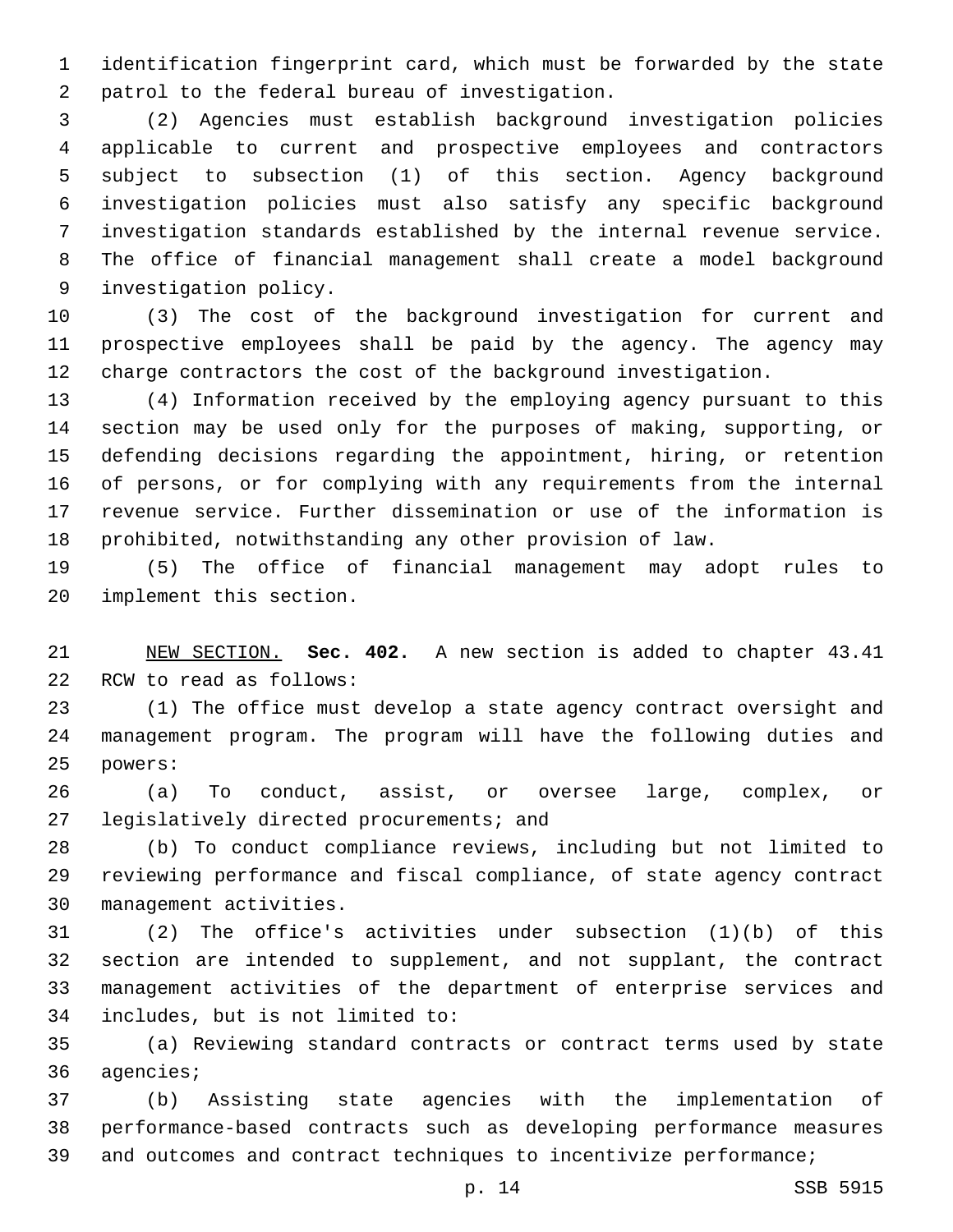(c) Providing an assessment and making recommendations to state agencies to improve the effectiveness of an agency's contract terms 3 or contract management;

 (d) Establishing minimum standards to be used in all state agency contracts to reduce state risk and enhance contract performance; and

 (e) Collaborating with the department of enterprise services to incorporate the office's findings and recommendations in the policies 8 and procedures adopted under RCW 39.26.180.

 (3) To ensure service delivery and to protect public funds, the office may direct a state agency to:

 (a) Take action to enforce and compel contractor performance and 12 other contract terms;

 (b) Suspend or terminate a contract or to exercise other contract remedies if a contract is not meeting expectations or performance 15 measures;

 (c) Include the office as a named party to a contract or to include other contract terms that allow the office to take independent action to enforce and compel contractor performance and 19 other contract terms; or

 (d) Refer a contract to the state auditor for review under RCW 43.09.055.21

 (4) The office's activities under subsection (1)(b) of this section must first concentrate on managed care contracts, medicaid funded contracts, and information technology contracts.

 (5) The office must report by January 1st of each year to the governor and the appropriate committees of the legislature on its activities under subsection (1)(b) of this section. The report must identify the agencies reviewed, recommendations made for improvement, any reduction in any costs or risks from changes to agency contracts, and any actions taken under subsection (3) of this section.

#### **PART V**

### **MISCELLANEOUS**

 NEW SECTION. **Sec. 501.** A new section is added to chapter 43.41 34 RCW to read as follows:

 (1) Those powers, duties, and functions of the department of enterprise services being transferred to the office of financial management as set forth in sections 101 through 110 of this act are hereby transferred to the office of financial management.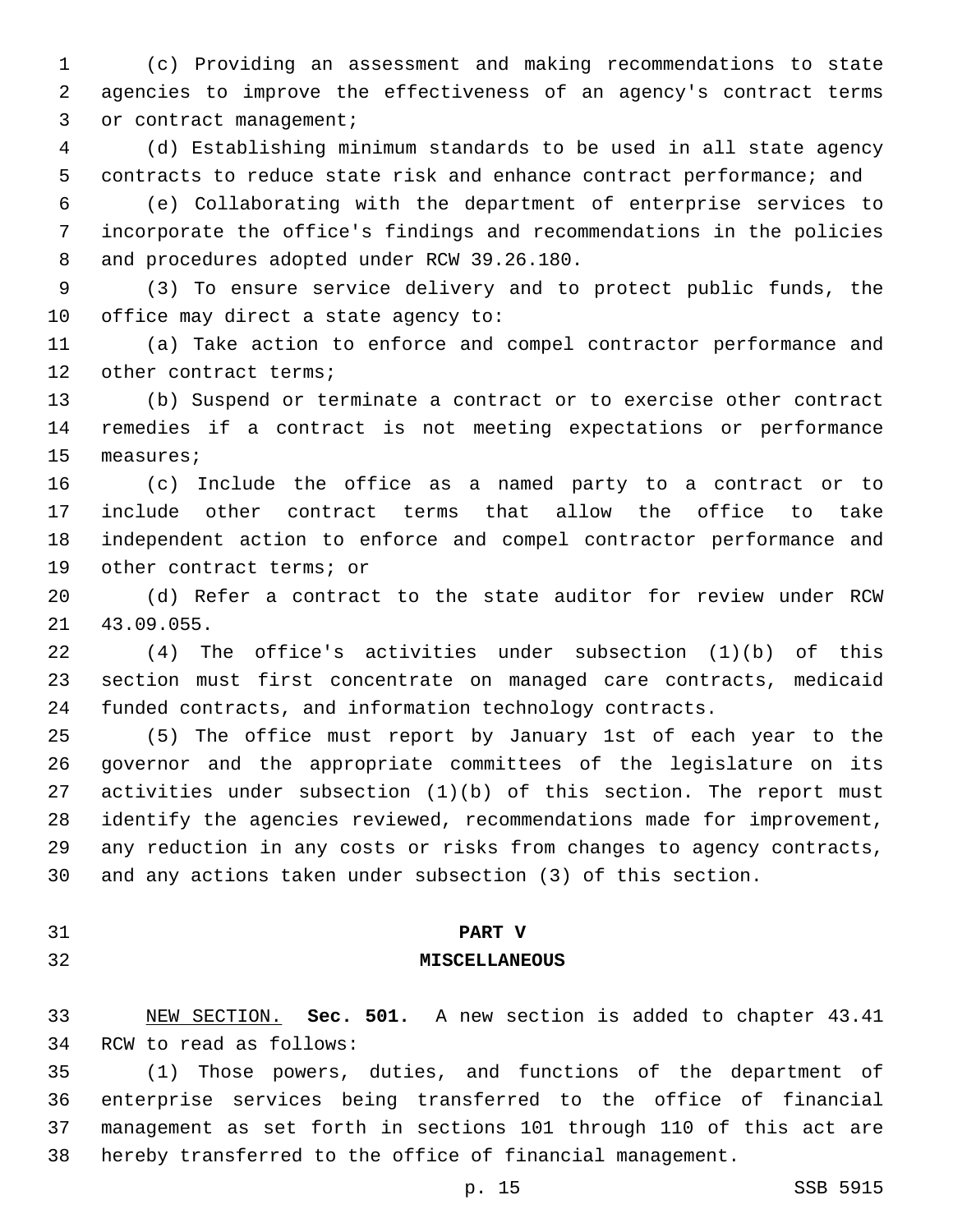(2)(a) All reports, documents, surveys, books, records, files, papers, or written material in the possession of the department of enterprise services pertaining to the powers, duties, and functions transferred shall be delivered to the custody of the office of financial management. All cabinets, furniture, office equipment, motor vehicles, and other tangible property employed by the department of enterprise services in carrying out the powers, duties, and functions transferred shall be made available to the office of financial management. All funds, credits, or other assets held by the department of enterprise services in connection with the powers, duties, and functions transferred shall be assigned to the office of 12 financial management.

 (b) Any appropriations made to the department of enterprise services for carrying out the powers, functions, and duties transferred shall, on the effective date of this section, be transferred and credited to the office of financial management.

 (c) If any question arises as to the transfer of any personnel, funds, books, documents, records, papers, files, equipment, or other tangible property used or held in the exercise of the powers and the performance of the duties and functions transferred, the director of financial management shall make a determination as to the proper allocation and certify the same to the state agencies concerned.

 (3) All rules and all pending business before the department of enterprise services pertaining to the powers, duties, and functions transferred shall be continued and acted upon by the office of financial management. All existing contracts and obligations shall remain in full force and shall be performed by the office of 28 financial management.

 (4) The transfer of the powers, duties, functions, and personnel of the department of enterprise services shall not affect the validity of any act performed before the effective date of this 32 section.

 (5) If apportionments of budgeted funds are required because of the transfers directed by this section, the director of financial management shall certify the apportionments to the agencies affected, the state auditor, and the state treasurer. Each of these shall make the appropriate transfer and adjustments in funds and appropriation accounts and equipment records in accordance with the certification.

 (6) All employees of the department of enterprise services engaged in performing the powers, functions, and duties transferred